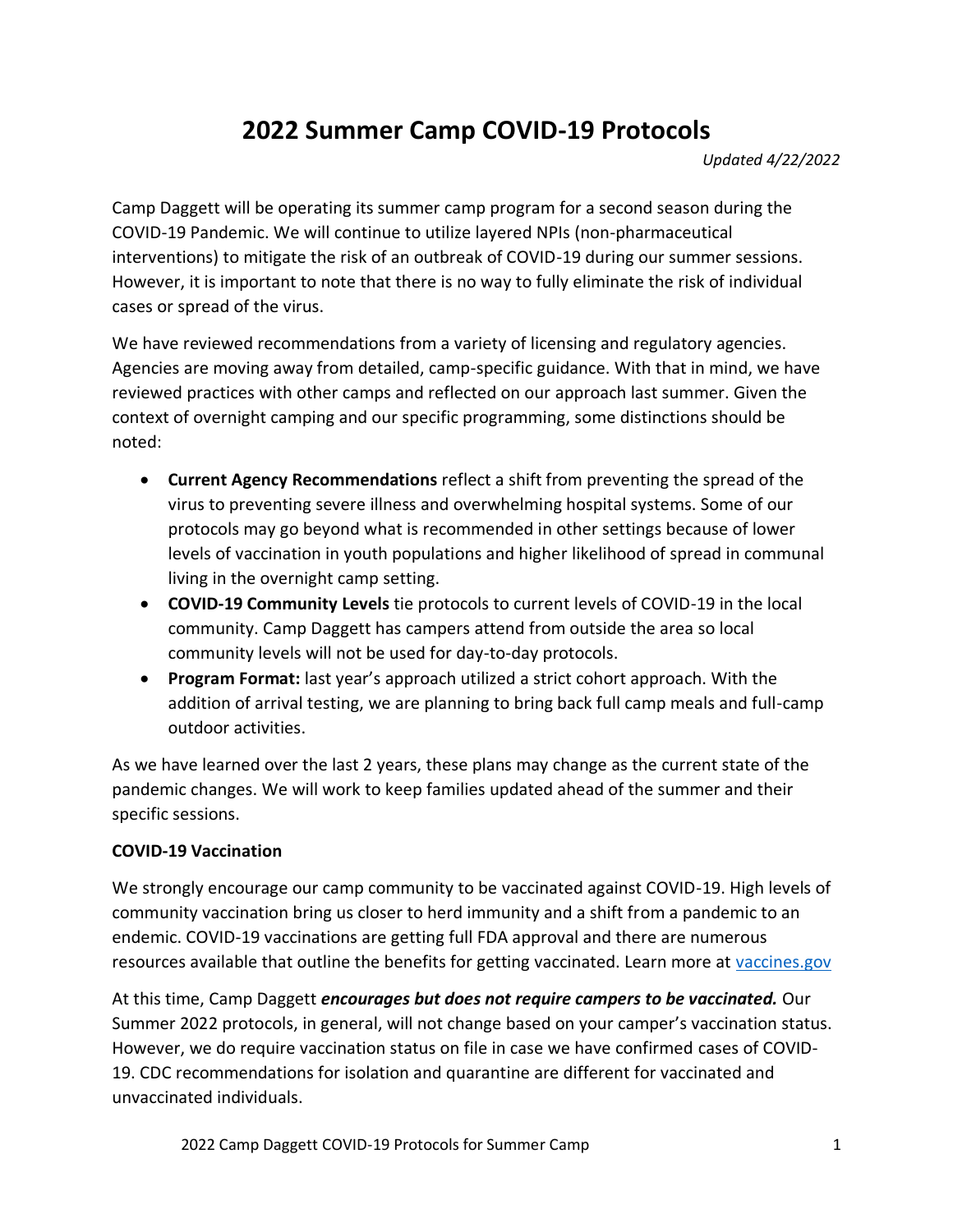## **Before Arriving to Camp**

You can support a healthy week at Camp before you arrive. Please follow these steps to help us start each week of camp off well and "put the other fellow first."

- **Get Vaccinated:** if you are able, consider [being fully vaccinated and up-to-date](http://www.vacines.gov/) with any available boosters. If your camper is not yet vaccinated and you would like to do so before summer, plan ahead and get an appointment on your calendar for this May.
- **Avoid "moderate to high risk" activities 7 days before your session:** this includes international travel, large indoor gatherings, and being in contact with someone suspected of having COVID-19. A more detailed list is provided [here.](https://healthnewshub.org/wp-content/uploads/2020/07/NewsTexasRiskAssessment-copyPDF.pdf?_ga=2.263657679.215443852.1650558201-379508186.1650558201&_gl=1*1f6f1nl*_ga*Mzc5NTA4MTg2LjE2NTA1NTgyMDE.*_ga_4604MZZMMD*MTY1MDU1ODIwMS4xLjAuMTY1MDU1ODIwMS42MA..)
- **Track Symptoms 7 days before your session:** complete the tracking form, which will be provided, for 7 days before you arrive. This helps us watch for signs of COVID-19 and other illnesses. A completed tracker is required at check-in.
- **Pack Masks** for the entire week of camp (7 days). We will still have some times during the camp day when masks will be needed. [Review this infographic](https://www.michigan.gov/images/coronavirus/Feb_2021_Mask_Up-03_717025_7.png) for selecting masks.
- **Travel to Camp:** utilize personal vehicles whenever possible. If public transit is necessary (planes, trains, buses), please wear a mask for the entirety of your trip including at airports, train or bus stations.
- **Get tested for COVID-19** within 48 hours of your arrival at Camp Daggett (no earlier than the Friday afternoon before your check-in day) *–OR- pay to test upon arrival. \*Note, home administered test results will not be accepted. Your testing location must be able to provide you with proof of a negative test. Find a testing site [HERE.](https://www.michigan.gov/coronavirustest)*
- **Don't come to camp if you are sick or exposed to COVID-19:** please notify us as soon as possible if your camper has a suspected/confirmed case of COVID-19 or does not feel well before their week of camp. This includes:
	- o A Temperature of 100.4 degrees Fahrenheit or higher
	- o Sore Throat, Cough, OR Difficulty Breathing
	- o Diarrhea, Vomiting, or Severe Headaches
	- o Any other signs of illness

Unvaccinated campers are considered exposed to COVID-19 if they have been in close personal contact with someone with COVID-19. If your camper is not vaccinated or not up-to-date with available boosters and exposed, they should not attend their camp session.

If sick or exposed, we will work with you to transfer your payment to next summer or provide a refund when possible.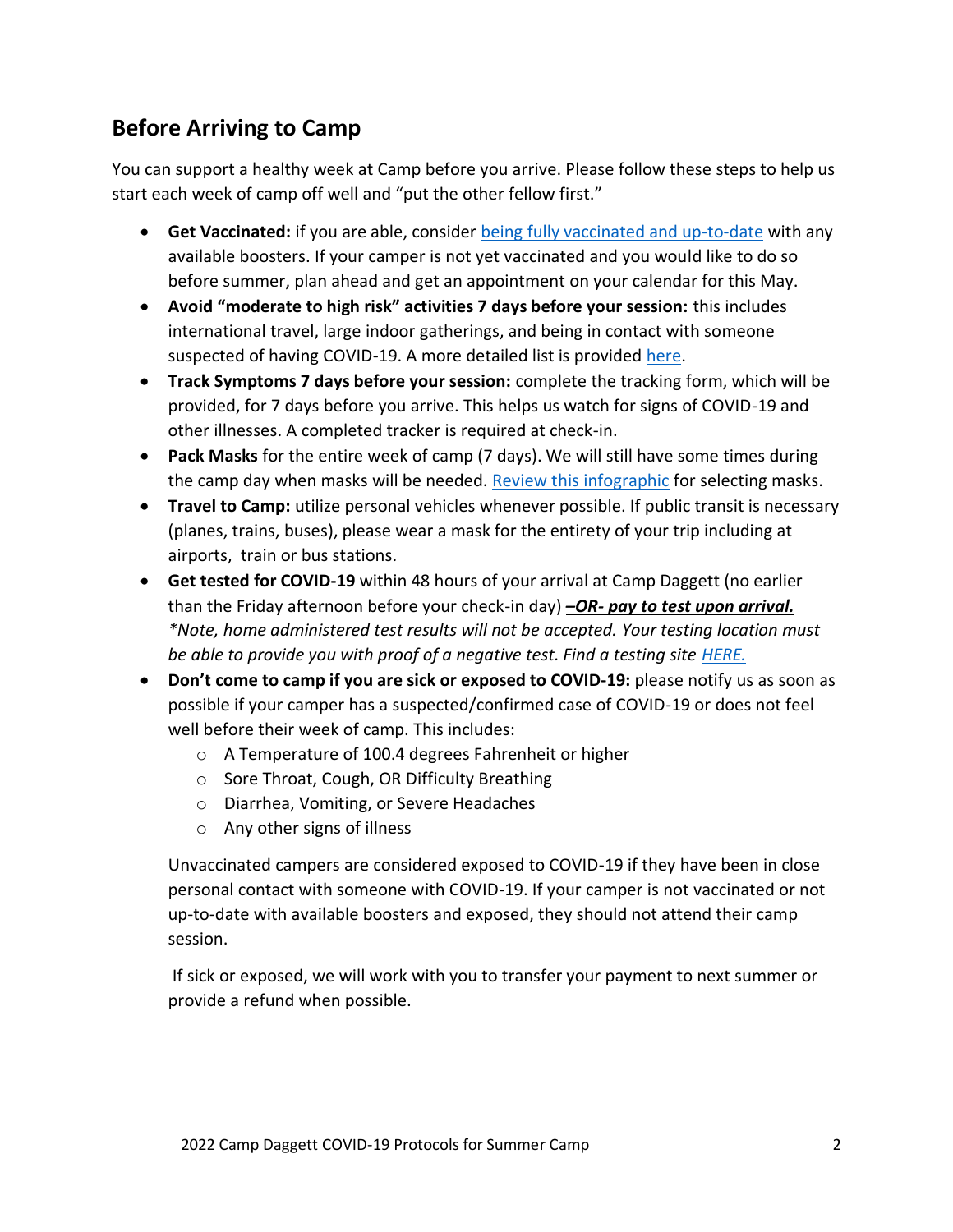### **Camper Arrival and Check-In**

Checking-in day is an exciting time. We want to ensure the process goes smoothly and incorporates additional screening steps for COVID-19. Help us make this a smooth, enjoyable process.

- **Arrival Times:** will be scheduled and assigned alphabetically. These will be shared with you before your camp session. If you need to arrive at a different time, changes can be arranged ahead of time with our staff.
- **1 Adult per camper:** we ask that 1 parent or caregiver per camper come to Camp for drop-off. With additional steps this year, this lowers the number of people going through the check-in process.
- **Expediated Check-In:** will be available to those who received a COVID-19 test within 48 hours of arrival to camp. Proof of the negative test must be shown to bypass the on-site testing station. Results from at-home tests will not be accepted
- **COVID-19 Testing on-site:** is available for those who do not test ahead of arrival. At this time, each check-in test will cost \$15 per camper. If this cost is prohibitive for your family, let us know at check-in and we will waive the fee. It is important to note that testing on site adds 20-30 mins to your check-in process.
- **Symptom Tracker and Temperatures** will be collected upon arrival. Be sure you have completed the tracker 7 days prior to the start of your camper's session.
- **Masking during other steps of the process:** families should plan to wear masks for other parts of the check-in process, including dropping your camper off at their cabin.
- **Positive COVID-19 Tests or High Temperatures** will result in your camper and any campers in your vehicle not checking in that day. Families can choose to get a PCR test from a medical provider and provide proof of a negative result for their camper to attend. In the case of a fever but a negative test, campers would need to be fever free for 24 hours without the assistance of medication and take a second rapid test to join their cabin.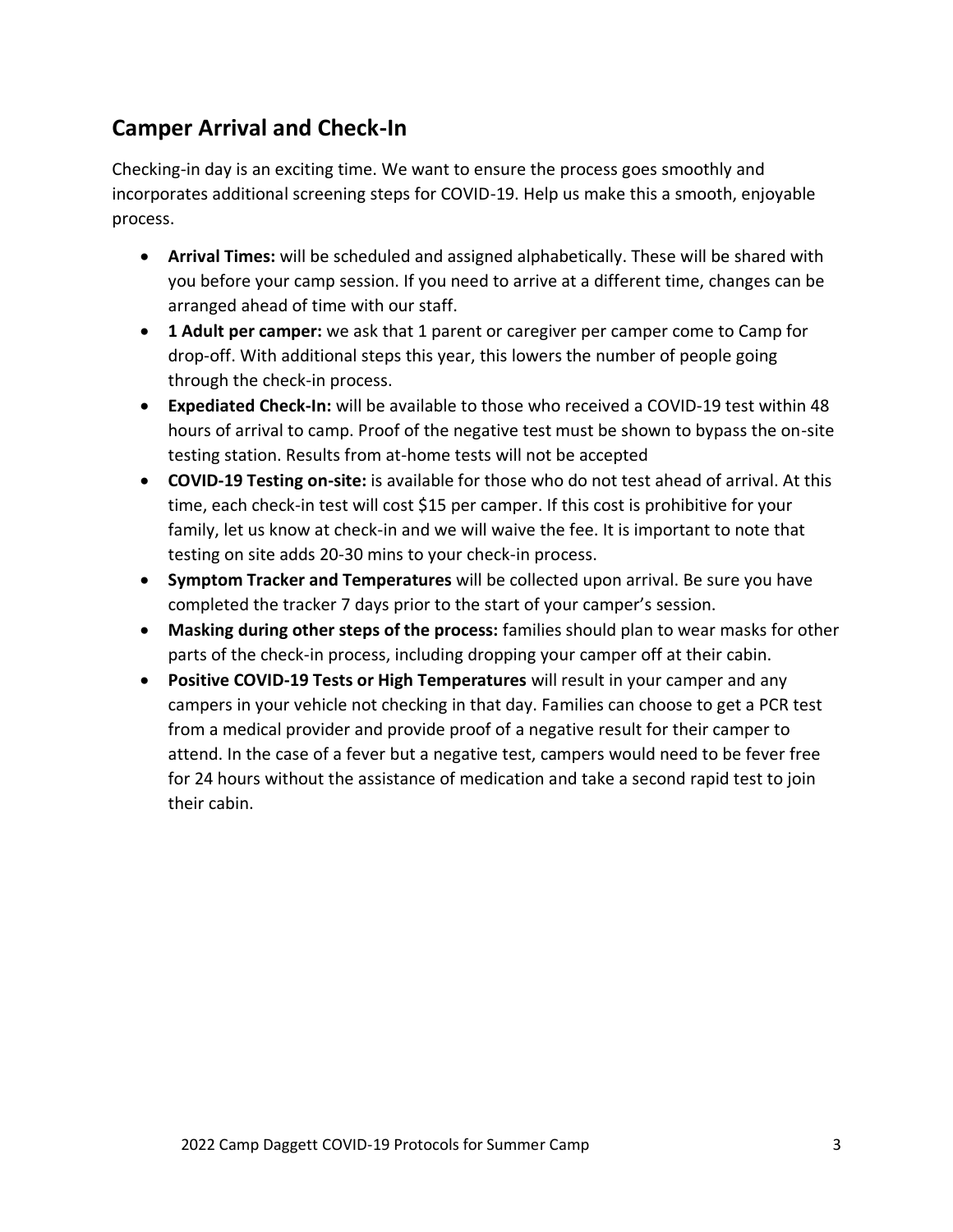# **During Summer Camp**

With the addition of on-site rapid testing and other continued mitigation strategies we plan to see the return of missed activities like free water, free land, and full camp meals.

- **Masks** will be worn by all campers and unvaccinated volunteers when indoors and not solely with their cabin group. This will include: bathrooms (when not bathing), dining hall (when not seated), limited indoor activities and indoor rainy-day activities.
- **Cohorts** will continue as cabin groups for most of the camp day. When outdoors, campers may interact with others outside of their cabin group. Indoor, large group time will be limited and require masks, except when eating.
- **Daily Screening:** will include temperature/symptom checks. The health officer will be informed of any elevated temperatures or concerns.
- **General Activities:** brother and sister cabins will participate together in their typical morning and afternoon activity rotations. Area Directors will plan for activities to be outdoors whenever possible. Any indoor activities will require campers to wear masks.
- **Meals:** will take place will all campers, staff, and volunteers at one time. Campers will wear masks when not seated at their tables. Dining tables will be spaced apart as much as our facility allows. Windows will be open to increase ventilation as weather allows.
- **Bathrooms** will be used by individual cabin groups as much as possible. If more than one cabin group is in the bathroom at once, masks will be worn except for when showering. Brushing teeth at a bank of sinks will be one cabin at a time.
- **Cleaning** we have learned that surface transmission of COVID-19 is much lower than first thought at the beginning of the pandemic. Still, our maintenance team will follow a robust cleaning schedule to maintain a clean camp environment.
- **Free Water, Free Land, and Night Activities:** with the addition of check-in testing, outdoor full-camp activities will take place this summer. If these activities have to take place indoors, masks will be worn.

#### **During Wilderness Trips**

Trip Campers follow the pre-arrival and check-in procedures above, including a designated time for checking in. When at Camp Daggett, they will follow the protocols listed above. For trips:

- **Masking** during trips will be limited. Trip Campers should still bring masks in case they interact with the public at rest stops or encounter other groups during their travels.
- **Cohorts** the trip crew of 10-12 campers and trip leads will be considered a cohort.
- **Daily Screening** will include temperature/symptom checks. Any concerns will be communicated with main camps and COVID-19 tests with be taken with the group.
- **Interaction with others.** Trip participants should have minimal to no interaction with the public while on their trip. If there is interaction with others, masks should be worn.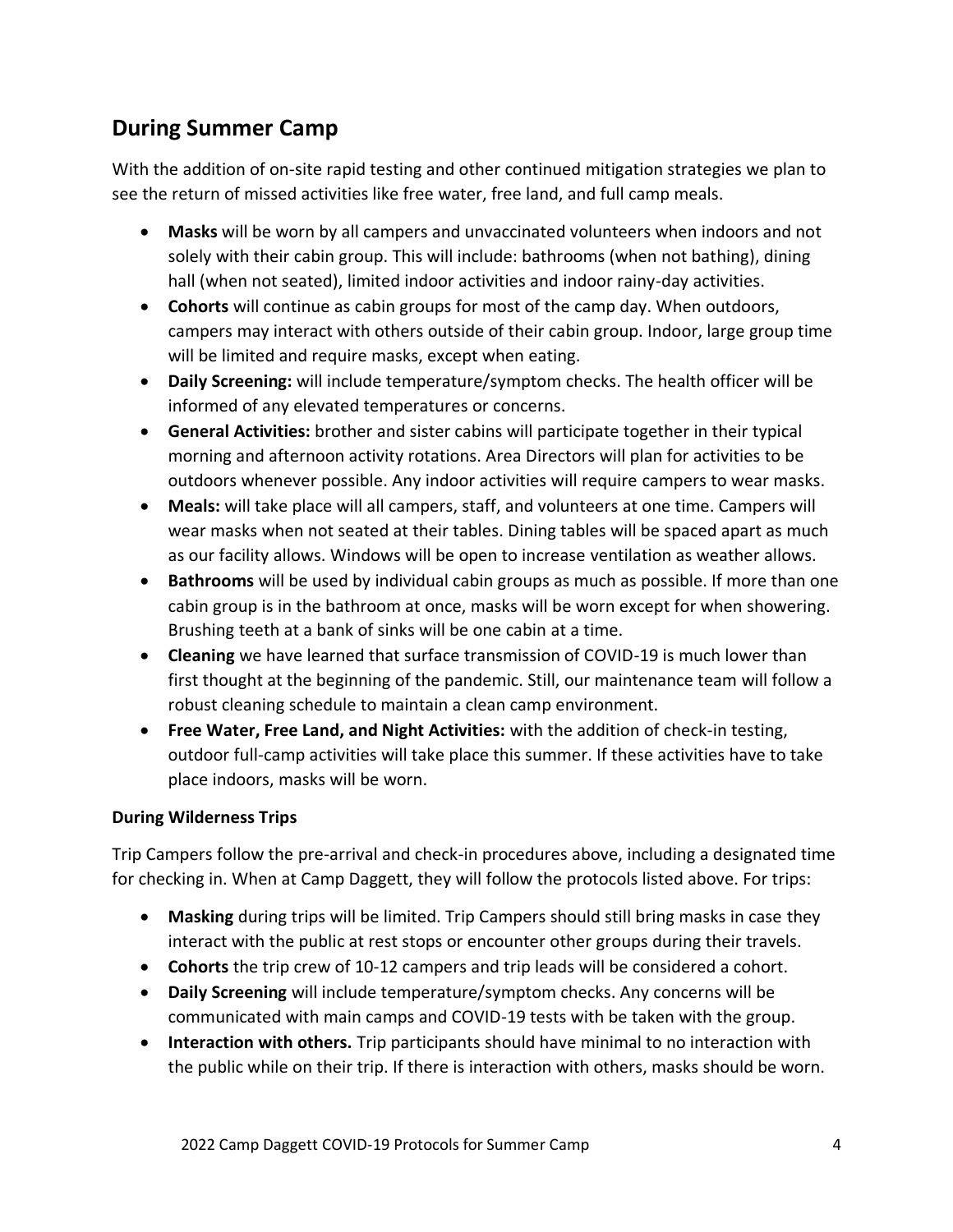# **Responding to Confirmed Cases**

Fully preventing the transmission COVID-19 is not possible. How we respond to a confirmed case will consider the unique aspects of a summer camp setting, the 1-week duration of our seasons, and current CDC isolation and quarantine recommendations.

- **Symptomatic Campers** will take a rapid test and rest in the Nurse's Cabin if negative. If symptoms subside, a second rapid test will be conducted before rejoining their group. If symptoms last for more than 24 hours, the camper will be sent home.
- **Confirmed Cases as** determined by a positive COVID-19 test. If camper receives a positive test, they will be isolated with supervision and will need to be picked up from camp as soon as possible.
- **Returning to Camp:** due to the duration of our sessions, campers sent home because of illness or a positive COVID-19 test will not be able to return to camp.
- **Parent Notification:** parents will be notified if their camper stays overnight in the Nurse's Cabin, has symptoms of illness that last more than 24hrs, or has a positive case of COVID-19. Parents will also be notified if multiple confirmed cases significantly alter the operations of camp. Parents *will not* be notified if there is a COVID-19 case at Camp Daggett unless it is within their camper's assigned cabin during their assigned session.
- **Cabins with a confirmed case:** will have all campers take a COVID-19 rapid test. If negative, campers will continue to participate at camp. For the remainder of the week, full camp activities will be modified to return to stricter cabin cohorts.
- **Multiple confirmed cases:** if multiple cases of COVID-19 are confirmed, as determined by the Camp Director in consultation with the local health department, Camp Daggett will notify current session families. At that point, administrative staff and the local health department will work together on a plan that may include further cohorted camper activities or camper pick-up.
- **Transitioning to a new session:** if there is a confirmed case of COVID-19 during a session, all staff and volunteers will test before the next session. If there are multiple cases that significantly alter the operations of a session, staff and volunteers will test multiple times, incoming families will be notified, and the start date of the next session may be shifted.
- **Wilderness Trip Considerations:** Trips will follow these guidelines with consideration of their unique setting. Trip leaders will be in contact with camp whenever there is suspected illness on the trail. Responses and actions may change based on the setting of the trip and the discretion of the trip leads and Camp Director. Because of the isolated nature of a group on a trip, parents of cabin campers will not necessarily be informed if illness impacts a trip.